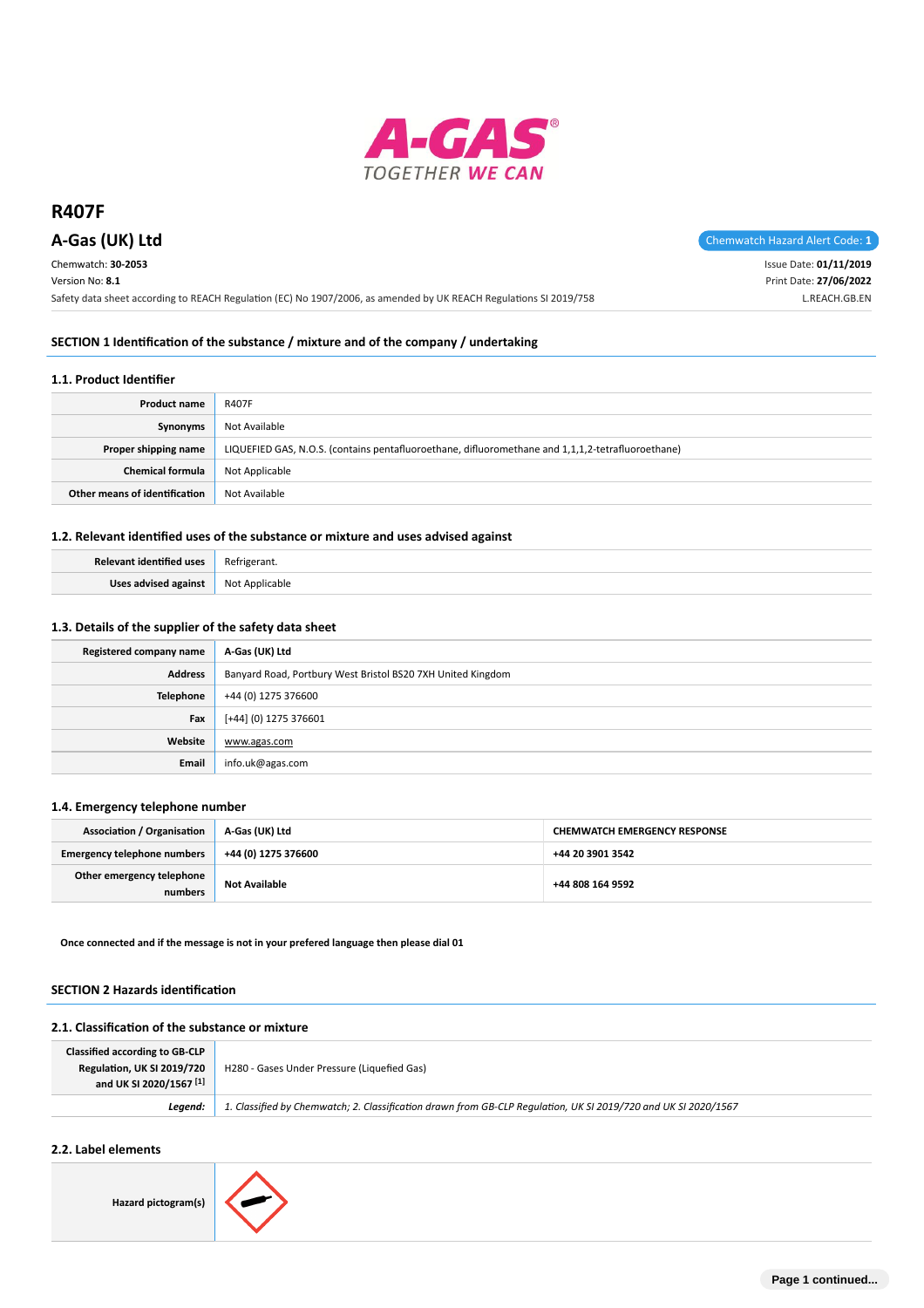**Signal word Warning Hazard statement(s)**

| Supplementary statement(s) |  |
|----------------------------|--|
|----------------------------|--|

|  | <b>EUH044</b> Risk of explosion if heated under confinement. |
|--|--------------------------------------------------------------|
|--|--------------------------------------------------------------|

**H280** Contains gas under pressure; may explode if heated.

# **Precautionary statement(s) General**

| P101 | If medical advice is needed, have product container or label at hand. |
|------|-----------------------------------------------------------------------|
| P102 | Keep out of reach of children.                                        |
| P103 | Read carefully and follow all instructions.                           |

## **Precautionary statement(s) Prevention**

#### Not Applicable

## **Precautionary statement(s) Response**

Not Applicable

## **Precautionary statement(s) Storage**

| <b>D410+D403</b> | Store in a well-ventilated place.<br><b>Protec</b><br>sunlight.<br>trom |
|------------------|-------------------------------------------------------------------------|
|------------------|-------------------------------------------------------------------------|

## **Precautionary statement(s) Disposal**

Not Applicable

#### **2.3. Other hazards**

REACh - Art.57-59: The mixture does not contain Substances of Very High Concern (SVHC) at the SDS print date.

Not Applicable

## **SECTION 3 Composition / information on ingredients**

## **3.1.Substances**

See 'Composition on ingredients' in Section 3.2

## **3.2.Mixtures**

| 1.CAS No<br>2.EC No<br>3.Index No<br><b>4.REACH No</b>                   | %[weight] | Name                            | Classified according to GB-CLP Regulation, UK SI<br>2019/720 and UK SI 2020/1567                                                                                                                                                              | SCL/<br><b>M-Factor</b> | <b>Nanoform Particle</b><br><b>Characteristics</b> |
|--------------------------------------------------------------------------|-----------|---------------------------------|-----------------------------------------------------------------------------------------------------------------------------------------------------------------------------------------------------------------------------------------------|-------------------------|----------------------------------------------------|
| 1.811-97-2<br>2.212-377-0<br>3. Not Available<br>4.01-2119459374-33-XXXX | 25-50     | $1,1,1,2-$<br>tetrafluoroethane | Gases Under Pressure (Liquefied Gas); H280 <sup>[1]</sup>                                                                                                                                                                                     | Not<br>Available        | Not Available                                      |
| 1.75-10-5<br>2.200-839-4<br>3. Not Available<br>4.01-2119471312-47-XXXX  | 25-50     | difluoromethane                 | Flammable Gases Category 1A; H220 <sup>[1]</sup>                                                                                                                                                                                              | Not<br>Available        | Not Available                                      |
| 1.354-33-6<br>2.206-557-8<br>3. Not Available<br>4.01-2119485636-25-XXXX | 25-50     | pentafluoroethane               | Gases Under Pressure (Liquefied Gas); H280 <sup>[1]</sup>                                                                                                                                                                                     | Not<br>Available        | Not Available                                      |
| Legend:                                                                  |           |                                 | 1. Classified by Chemwatch; 2. Classification drawn from GB-CLP Regulation, UK SI 2019/720 and UK SI 2020/1567; 3. Classification drawn<br>from C&L * EU IOELVs available; [e] Substance identified as having endocrine disrupting properties |                         |                                                    |

#### **SECTION 4 First aid measures**

## **4.1. Description of first aid measures**

**Eye Contact**

If product comes in contact with eyes remove the patient from gas source or contaminated area. Take the patient to the nearest eye wash, shower or other source of clean water.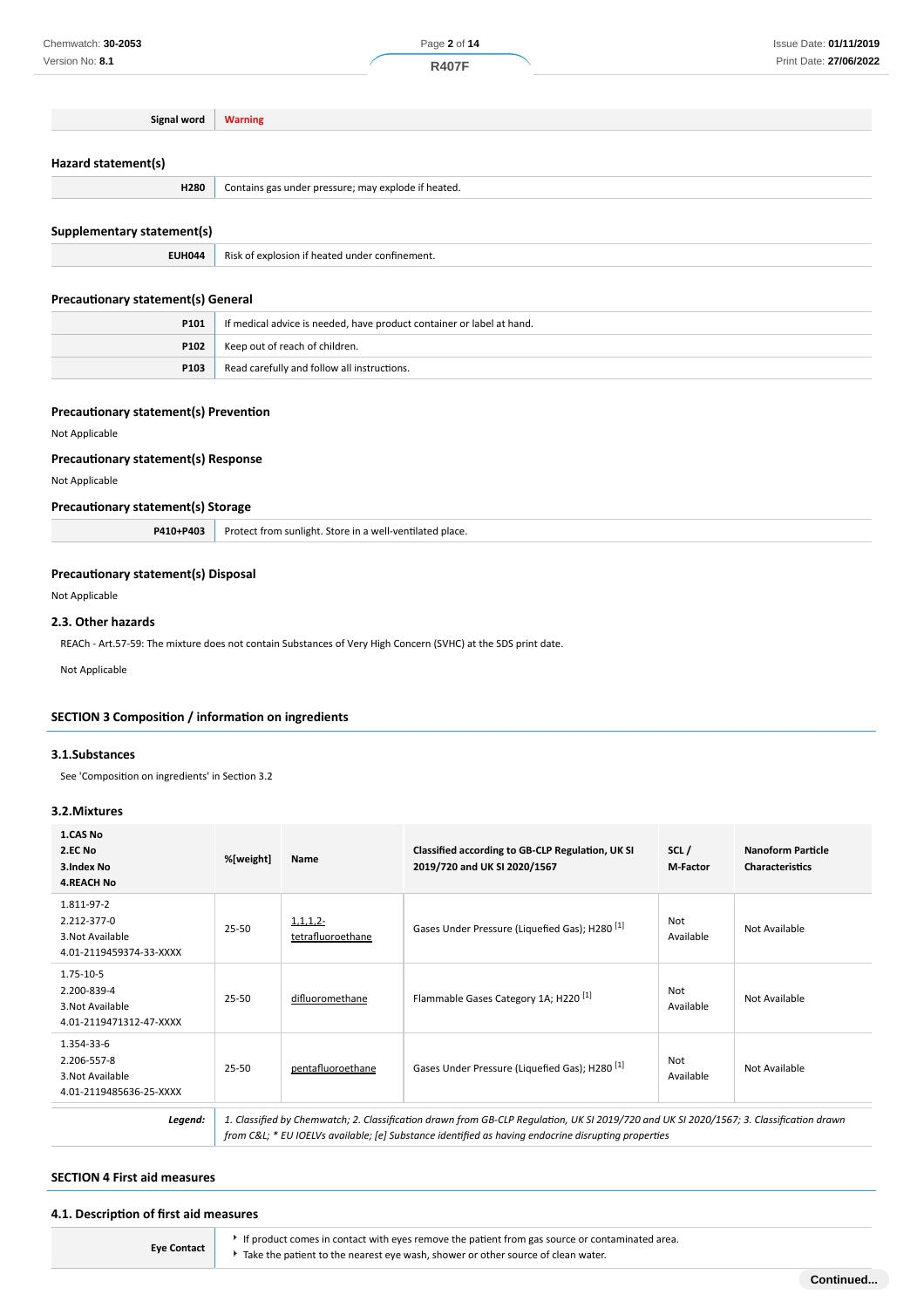|                     | • Open the eyelid(s) wide to allow the material to evaporate.                                                                                                |
|---------------------|--------------------------------------------------------------------------------------------------------------------------------------------------------------|
|                     | ▶ Gently rinse the affected eye(s) with clean, cool water for at least 15 minutes. Have the patient lie or sit down and tilt the head back.                  |
|                     | Hold the eyelid(s) open and pour water slowly over the eyeball(s) at the inner corners, letting the water run out of the outer corners.                      |
|                     | ▶ The patient may be in great pain and wish to keep the eyes closed. It is important that the material is rinsed from the eyes to prevent<br>further damage. |
|                     | Ensure that the patient looks up, and side to side as the eye is rinsed in order to better reach all parts of the eye(s)                                     |
|                     | Transport to hospital or doctor.                                                                                                                             |
|                     | Even when no pain persists and vision is good, a doctor should examine the eye as delayed damage may occur.                                                  |
|                     | If the patient cannot tolerate light, protect the eyes with a clean, loosely tied bandage.                                                                   |
|                     | Ensure verbal communication and physical contact with the patient.                                                                                           |
|                     | DO NOT allow the patient to rub the eyes                                                                                                                     |
|                     | DO NOT allow the patient to tightly shut the eyes                                                                                                            |
|                     | DO NOT introduce oil or ointment into the eye(s) without medical advice                                                                                      |
|                     | DO NOT use hot or tepid water.                                                                                                                               |
|                     | If skin contact occurs:                                                                                                                                      |
|                     | Immediately remove all contaminated clothing, including footwear.                                                                                            |
| <b>Skin Contact</b> | Flush skin and hair with running water (and soap if available).                                                                                              |
|                     | Seek medical attention in event of irritation.                                                                                                               |
|                     | Following exposure to gas, remove the patient from the gas source or contaminated area.                                                                      |
|                     | NOTE: Personal Protective Equipment (PPE), including positive pressure self-contained breathing apparatus may be required to assure                          |
|                     | the safety of the rescuer.                                                                                                                                   |
|                     | ▶ Prostheses such as false teeth, which may block the airway, should be removed, where possible, prior to initiating first aid procedures.                   |
|                     | If the patient is not breathing spontaneously, administer rescue breathing.                                                                                  |
|                     | If the patient does not have a pulse, administer CPR.                                                                                                        |
| Inhalation          | If medical oxygen and appropriately trained personnel are available, administer 100% oxygen.                                                                 |
|                     | Summon an emergency ambulance. If an ambulance is not available, contact a physician, hospital, or Poison Control Centre for further                         |
|                     | instruction.                                                                                                                                                 |
|                     | Keep the patient warm, comfortable and at rest while awaiting medical care.                                                                                  |
|                     | <b>MONITOR THE BREATHING AND PULSE, CONTINUOUSLY.</b>                                                                                                        |
|                     | Administer rescue breathing (preferably with a demand-valve resuscitator, bag-valve mask-device, or pocket mask as trained) or CPR if                        |
|                     | necessary.                                                                                                                                                   |
|                     | Not considered a normal route of entry.                                                                                                                      |
|                     | For advice, contact a Poisons Information Centre or a doctor.                                                                                                |
| Ingestion           | Avoid giving milk or oils.                                                                                                                                   |
|                     | Avoid giving alcohol.                                                                                                                                        |

#### **4.2 Most important symptoms and effects, both acute and delayed**

See Section 11

#### **4.3. Indication of any immediate medical attention and special treatment needed**

for intoxication due to Freons/ Halons;

- A: Emergency and Supportive Measures
- Maintain an open airway and assist ventilation if necessary
- ▶ Treat coma and arrhythmias if they occur. Avoid (adrenaline) epinephrine or other sympathomimetic amines that may precipitate ventricular arrhythmias. Tachyarrhythmias caused by increased myocardial sensitisation may be treated with propranolol, 1-2 mg IV or esmolol 25-100 microgm/kg/min IV.
- Monitor the ECG for 4-6 hours

B: Specific drugs and antidotes:

There is no specific antidote

- C: Decontamination
- Inhalation; remove victim from exposure, and give supplemental oxygen if available.
- Ingestion; (a) Prehospital: Administer activated charcoal, if available. **DO NOT** induce vomiting because of rapid absorption and the risk of abrupt onset CNS depression. (b) Hospital: Administer activated charcoal, although the efficacy of charcoal is unknown. Perform gastric lavage only if the ingestion was very large and recent (less than 30 minutes)
- D: Enhanced elimination:

There is no documented efficacy for diuresis, haemodialysis, haemoperfusion, or repeat-dose charcoal.

*POISONING and DRUG OVERDOSE, Californian Poison Control System Ed. Kent R Olson; 3rd Edition*

- Do not administer sympathomimetic drugs unless absolutely necessary as material may increase myocardial irritability.
- **No specific antidote.**
- **Because rapid absorption may occur through lungs if aspirated and cause systematic effects, the decision of whether to induce vomiting or not should be made by an** attending physician.
- If lavage is performed, suggest endotracheal and/or esophageal control.
- Danger from lung aspiration must be weighed against toxicity when considering emptying the stomach.
- Treatment based on judgment of the physician in response to reactions of the patient

For frost-bite caused by liquefied petroleum gas:

- If part has not thawed, place in warm water bath (41-46 C) for 15-20 minutes, until the skin turns pink or red.
- Analgesia may be necessary while thawing.
- If there has been a massive exposure, the general body temperature must be depressed, and the patient must be immediately rewarmed by whole-body immersion, in a bath at the above temperature.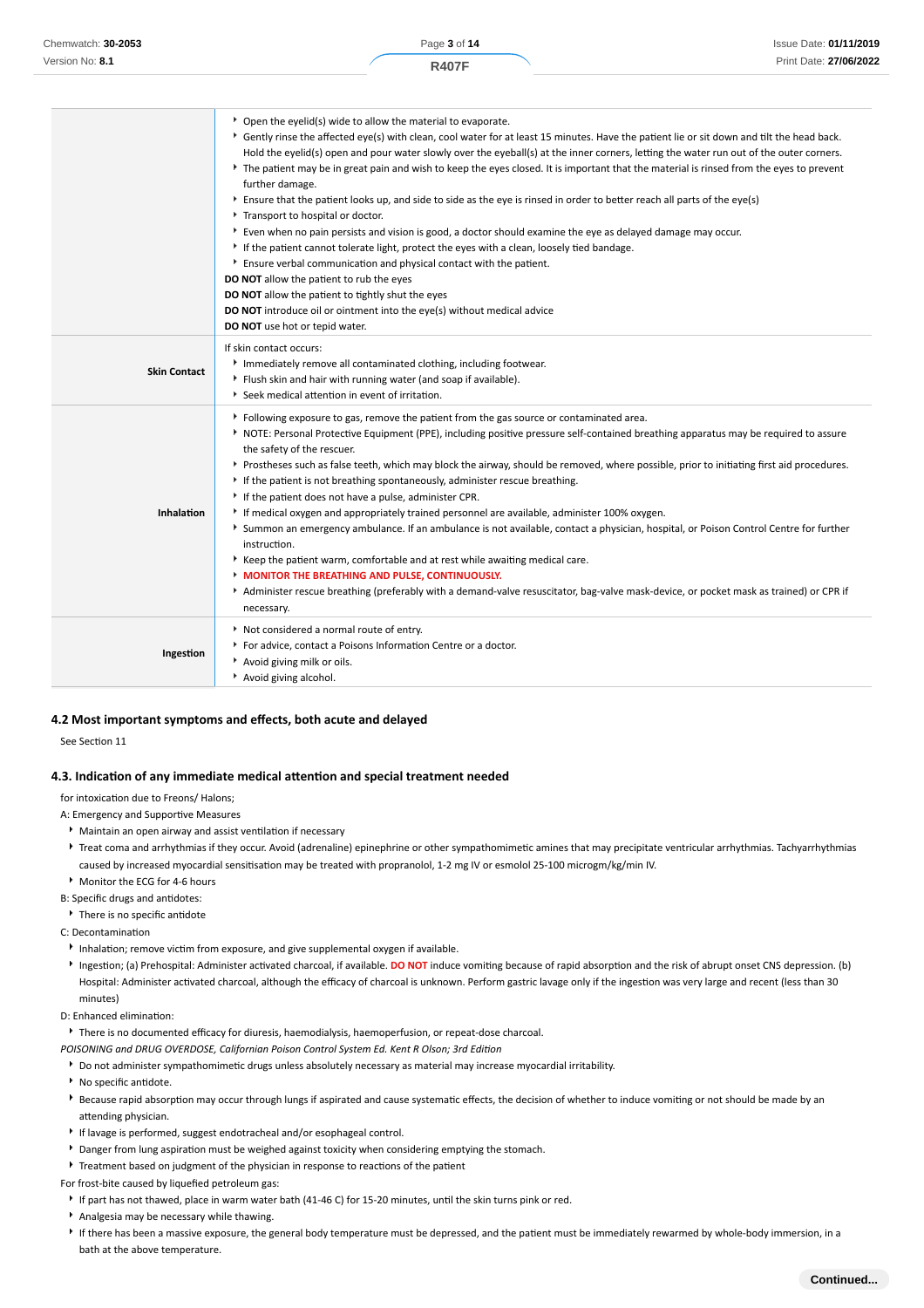- **F** Shock may occur during rewarming.
- Administer tetanus toxoid booster after hospitalization.
- **Prophylactic antibiotics may be useful.**
- The patient may require anticoagulants and oxygen.
- [Shell Australia 22/12/87]

For gas exposures: --------------------------------------------------------------

## BASIC TREATMENT

- --------------------------------------------------------------  $\blacktriangleright$  Establish a patent airway with suction where necessary.
- Watch for signs of respiratory insufficiency and assist ventilation as necessary.
- Administer oxygen by non-rebreather mask at 10 to 15 l/min.
- Monitor and treat, where necessary, for pulmonary oedema .
- Monitor and treat, where necessary, for shock.

--------------------------------------------------------------

Anticipate seizures.

## ADVANCED TREATMENT

--------------------------------------------------------------

- Consider orotracheal or nasotracheal intubation for airway control in unconscious patient or where respiratory arrest has occurred.
- Positive-pressure ventilation using a bag-valve mask might be of use.
- Monitor and treat, where necessary, for arrhythmias.
- Start an IV D5W TKO. If signs of hypovolaemia are present use lactated Ringers solution. Fluid overload might create complications.
- Drug therapy should be considered for pulmonary oedema.
- Hypotension with signs of hypovolaemia requires the cautious administration of fluids. Fluid overload might create complications.
- Treat seizures with diazepam.
- Proparacaine hydrochloride should be used to assist eye irrigation.

BRONSTEIN, A.C. and CURRANCE, P.L.

EMERGENCY CARE FOR HAZARDOUS MATERIALS EXPOSURE: 2nd Ed. 1994

Vapourising liquid causes rapid cooling and contact may cause cold burns, frostbite, even through normal gloves. Frozen skin tissues are painless and appear waxy and yellow. Signs and symptoms of frost-bite may include "pins and needles", paleness followed by numbness, a hardening an stiffening of the skin, a progression of colour changes in the affected area, (first white, then mottled and blue and eventually black; on recovery, red, hot, painful and blistered).

## **SECTION 5 Firefighting measures**

#### **5.1. Extinguishing media**

**SMALL FIRE:** Use extinguishing agent suitable for type of surrounding fire.

**LARGE FIRE:** Cool cylinder.

**DO NOT** direct water at source of leak or venting safety devices as icing may occur.

#### **5.2. Special hazards arising from the substrate or mixture**

**Fire Incompatibility Avoid contamination with oxidising agents i.e. nitrates, oxidising acids, chlorine bleaches, pool chlorine etc. as ignition may result** 

## **5.3. Advice for firefighters**

|                              | GENERAL                                                                                                      |
|------------------------------|--------------------------------------------------------------------------------------------------------------|
| <b>Fire Fighting</b>         | Alert Fire Brigade and tell them location and nature of hazard.                                              |
|                              | ▶ Wear breathing apparatus and protective gloves.<br>Fight fire from a safe distance, with adequate cover.   |
|                              | ► Use water delivered as a fine spray to control fire and cool adjacent area.                                |
|                              |                                                                                                              |
|                              | ► Containers may explode when heated - Ruptured cylinders may rocket                                         |
|                              | Fire exposed containers may vent contents through pressure relief devices.                                   |
|                              | High concentrations of gas may cause asphyxiation without warning.                                           |
|                              | • May decompose explosively when heated or involved in fire.                                                 |
|                              | Contact with gas may cause burns, severe injury and/ or frostbite.                                           |
| <b>Fire/Explosion Hazard</b> | Decomposition may produce toxic fumes of:                                                                    |
|                              | carbon monoxide (CO)                                                                                         |
|                              | carbon dioxide (CO2)                                                                                         |
|                              | hydrogen fluoride                                                                                            |
|                              | other pyrolysis products typical of burning organic material.                                                |
|                              | Contains low boiling substance: Closed containers may rupture due to pressure buildup under fire conditions. |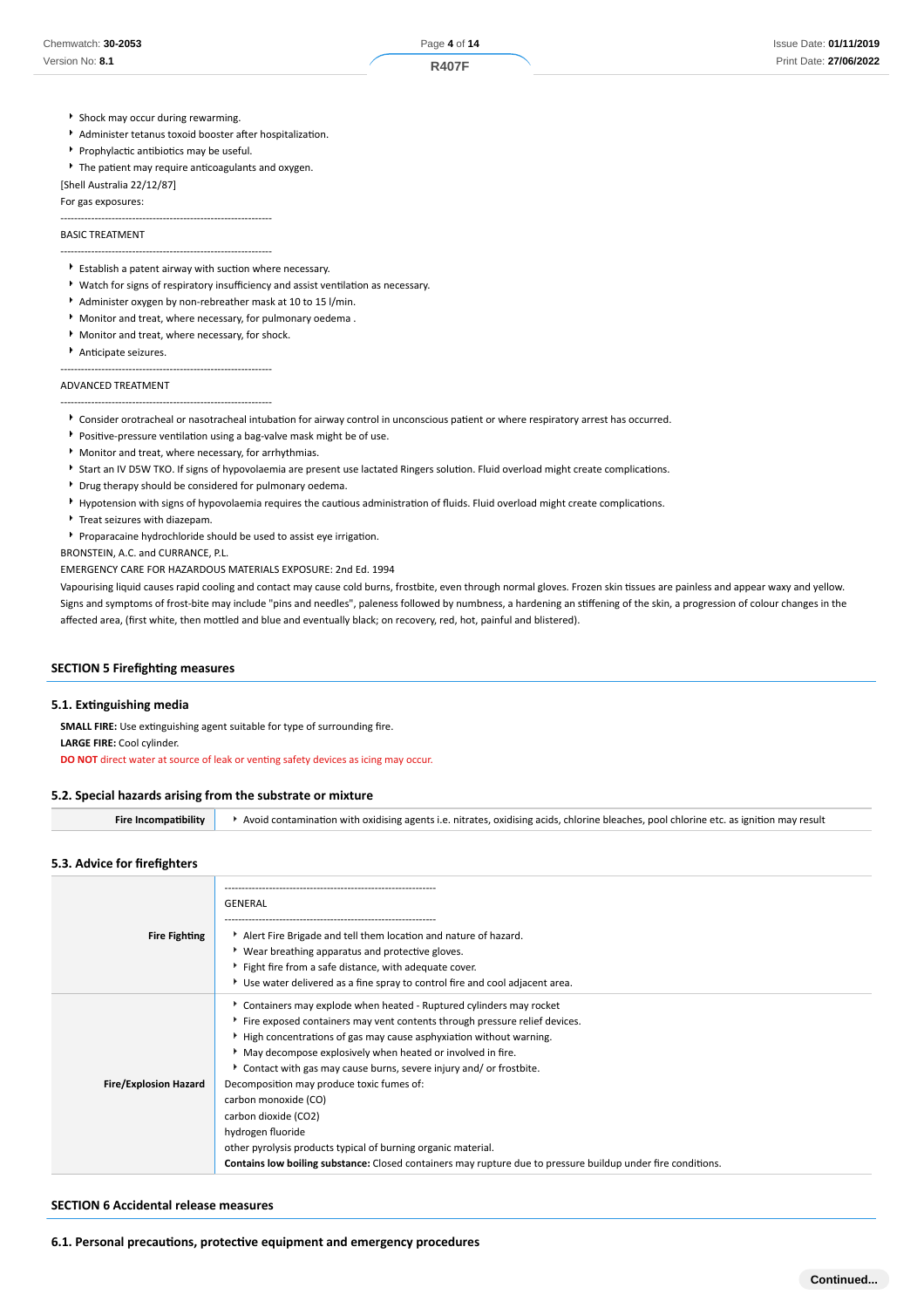See section 8

## **6.2. Environmental precautions**

See section 12

## **6.3. Methods and material for containment and cleaning up**

| <b>Minor Spills</b> | Avoid breathing vapour and any contact with liquid or gas. Protective equipment including respirator should be used.<br>DO NOT enter confined spaces where gas may have accumulated.<br>Increase ventilation.                                                                                                                                                                                                                                                                                                                                  |
|---------------------|------------------------------------------------------------------------------------------------------------------------------------------------------------------------------------------------------------------------------------------------------------------------------------------------------------------------------------------------------------------------------------------------------------------------------------------------------------------------------------------------------------------------------------------------|
| <b>Major Spills</b> | Clear area of all unprotected personnel and move upwind.<br>Alert Emergency Authority and advise them of the location and nature of hazard.<br>▶ Wear breathing apparatus and protective gloves.<br>Prevent by any means available, spillage from entering drains and water-courses.<br>Remove leaking cylinders to a safe place.<br>Fit vent pipes. Release pressure under safe, controlled conditions<br>Burn issuing gas at vent pipes.<br><b>DO NOT</b> exert excessive pressure on valve; <b>DO NOT</b> attempt to operate damaged valve. |

#### **6.4. Reference to other sections**

Personal Protective Equipment advice is contained in Section 8 of the SDS.

## **SECTION 7 Handling and storage**

#### **7.1. Precautions for safe handling**

| Safe handling                 | Consider use in closed pressurised systems, fitted with temperature, pressure and safety relief valves which are vented for safe<br>dispersal. Use only properly specified equipment which is suitable for this product, its supply pressure and temperature<br>The tubing network design connecting gas cylinders to the delivery system should include appropriate pressure indicators and vacuum<br>or suction lines.<br>Fully-welded types of pressure gauges, where the bourdon tube sensing element is welded to the gauge body, are recommended.<br>$\cdot$<br>Before connecting gas cylinders, ensure manifold is mechanically secure and does not containing another gas.<br>DO NOT transfer gas from one cylinder to another. |
|-------------------------------|-----------------------------------------------------------------------------------------------------------------------------------------------------------------------------------------------------------------------------------------------------------------------------------------------------------------------------------------------------------------------------------------------------------------------------------------------------------------------------------------------------------------------------------------------------------------------------------------------------------------------------------------------------------------------------------------------------------------------------------------|
| Fire and explosion protection | See section 5                                                                                                                                                                                                                                                                                                                                                                                                                                                                                                                                                                                                                                                                                                                           |
| Other information             | • Cylinders should be stored in a purpose-built compound with good ventilation, preferably in the open.<br>Such compounds should be sited and built in accordance with statutory requirements.<br>The storage compound should be kept clear and access restricted to authorised personnel only.<br>▶ Cylinders stored in the open should be protected against rust and extremes of weather.                                                                                                                                                                                                                                                                                                                                             |

## **7.2. Conditions for safe storage, including any incompatibilities**

| Suitable container      | <b>DO NOT</b> use aluminium or galvanised containers<br>Cylinder:<br>Ensure the use of equipment rated for cylinder pressure.<br>Ensure the use of compatible materials of construction.<br>▶ Valve protection cap to be in place until cylinder is secured, connected.<br>Cylinder must be properly secured either in use or in storage. |
|-------------------------|-------------------------------------------------------------------------------------------------------------------------------------------------------------------------------------------------------------------------------------------------------------------------------------------------------------------------------------------|
| Storage incompatibility | Avoid reaction with oxidising agents<br>Compressed gases may contain a large amount of kinetic energy over and above that potentially available from the energy of reaction<br>produced by the gas in chemical reaction with other substances                                                                                             |



- **X**  *Must not be stored together*
- **0**  *May be stored together with specific preventions*
- **+**  *May be stored together*

*Note: Depending on other risk factors, compatibility assessment based on the table above may not be relevant to storage situations, particularly where large volumes of dangerous goods are stored and handled. Reference should be made to the Safety Data Sheets for each substance or article and risks assessed accordingly.*

## **7.3. Specific end use(s)**

See section 1.2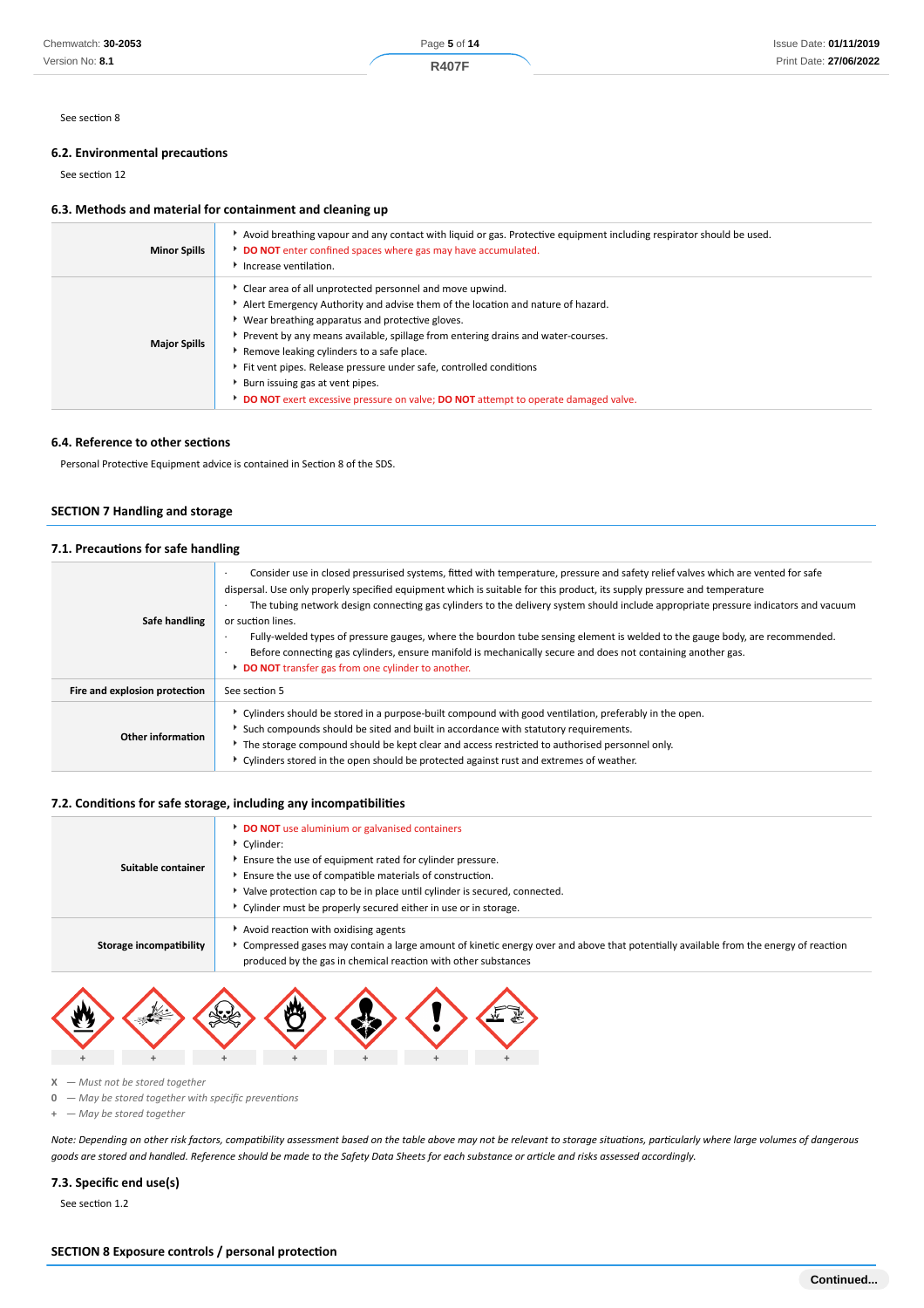## **8.1. Control parameters**

| Ingredient                | <b>DNELS</b><br><b>Exposure Pattern Worker</b>                                                                      | <b>PNECs</b><br>Compartment                                                                                                                                         |
|---------------------------|---------------------------------------------------------------------------------------------------------------------|---------------------------------------------------------------------------------------------------------------------------------------------------------------------|
| 1,1,1,2-tetrafluoroethane | Inhalation 13 936 mg/m <sup>3</sup> (Systemic, Chronic)<br>Inhalation 2 476 mg/m <sup>3</sup> (Systemic, Chronic) * | 0.1 mg/L (Water (Fresh))<br>0.01 mg/L (Water - Intermittent release)<br>1 mg/L (Water (Marine))<br>0.75 mg/kg sediment dw (Sediment (Fresh Water))<br>73 mg/L (STP) |
| difluoromethane           | Inhalation 7 035 mg/m <sup>3</sup> (Systemic, Chronic)<br>Inhalation 750 mg/m <sup>3</sup> (Systemic, Chronic) *    | 0.142 mg/L (Water (Fresh))<br>1.42 mg/L (Water (Marine))<br>0.534 mg/kg sediment dw (Sediment (Fresh Water))                                                        |
| pentafluoroethane         | Inhalation 16 444 mg/m <sup>3</sup> (Systemic, Chronic)<br>Inhalation 1 753 mg/m <sup>3</sup> (Systemic, Chronic) * | 0.1 mg/L (Water (Fresh))<br>1 mg/L (Water (Marine))<br>0.6 mg/kg sediment dw (Sediment (Fresh Water))                                                               |

\* Values for General Population

## **Occupational Exposure Limits (OEL)**

## **INGREDIENT DATA**

ı I

| Source                       | Ingredient        | <b>Material name</b>           | <b>TWA</b>      | <b>STEL</b> | Peak      | <b>Notes</b> |
|------------------------------|-------------------|--------------------------------|-----------------|-------------|-----------|--------------|
| UK Workplace Exposure Limits | 1,1,1,2-          | 1,1,1,2-Tetrafl oroethane (HFC | 1000 ppm / 4240 | Not         | Not       | Not          |
| (WELs)                       | tetrafluoroethane | 134a                           | mg/m3           | Available   | Available | Available    |

| <b>Emergency Limits</b>   |                      |               |                     |               |
|---------------------------|----------------------|---------------|---------------------|---------------|
| Ingredient                | TEEL-1               | TEEL-2        |                     | TEEL-3        |
| 1,1,1,2-tetrafluoroethane | Not Available        | Not Available |                     | Not Available |
| difluoromethane           | 3,000 ppm            | 6,500 ppm     |                     | 39,000 ppm    |
|                           |                      |               |                     |               |
| Ingredient                | <b>Original IDLH</b> |               | <b>Revised IDLH</b> |               |
| 1,1,1,2-tetrafluoroethane | Not Available        |               | Not Available       |               |
| difluoromethane           | Not Available        |               | Not Available       |               |
| pentafluoroethane         | Not Available        |               | Not Available       |               |

## **MATERIAL DATA**

## **8.2. Exposure controls**

| 8.2.1. Appropriate engineering<br>controls | Engineering controls are used to remove a hazard or place a barrier between the worker and the hazard. Well-designed engineering controls<br>can be highly effective in protecting workers and will typically be independent of worker interactions to provide this high level of protection.<br>The basic types of engineering controls are:<br>Process controls which involve changing the way a job activity or process is done to reduce the risk.<br>Enclosure and/or isolation of emission source which keeps a selected hazard "physically" away from the worker and ventilation that<br>strategically "adds" and "removes" air in the work environment. |
|--------------------------------------------|-----------------------------------------------------------------------------------------------------------------------------------------------------------------------------------------------------------------------------------------------------------------------------------------------------------------------------------------------------------------------------------------------------------------------------------------------------------------------------------------------------------------------------------------------------------------------------------------------------------------------------------------------------------------|
| 8.2.2. Personal protection                 |                                                                                                                                                                                                                                                                                                                                                                                                                                                                                                                                                                                                                                                                 |
| Eye and face protection                    | Safety glasses with side shields.<br>Þ.<br>• Chemical goggles.<br>▶ Contact lenses may pose a special hazard; soft contact lenses may absorb and concentrate irritants. A written policy document,<br>describing the wearing of lenses or restrictions on use, should be created for each workplace or task.                                                                                                                                                                                                                                                                                                                                                    |
| Skin protection                            | See Hand protection below                                                                                                                                                                                                                                                                                                                                                                                                                                                                                                                                                                                                                                       |
| Hands/feet protection                      | ▶ When handling sealed and suitably insulated cylinders wear cloth or leather gloves.                                                                                                                                                                                                                                                                                                                                                                                                                                                                                                                                                                           |
| <b>Body protection</b>                     | See Other protection below                                                                                                                                                                                                                                                                                                                                                                                                                                                                                                                                                                                                                                      |
| Other protection                           | Protective overalls, closely fitted at neck and wrist.<br>Eye-wash unit.<br>Ensure availability of lifeline in confined spaces.<br>Staff should be trained in all aspects of rescue work.                                                                                                                                                                                                                                                                                                                                                                                                                                                                       |

## **Respiratory protection**

Type AX Filter of sufficient capacity. (AS/NZS 1716 & 1715, EN 143:2000 & 149:2001, ANSI Z88 or national equivalent)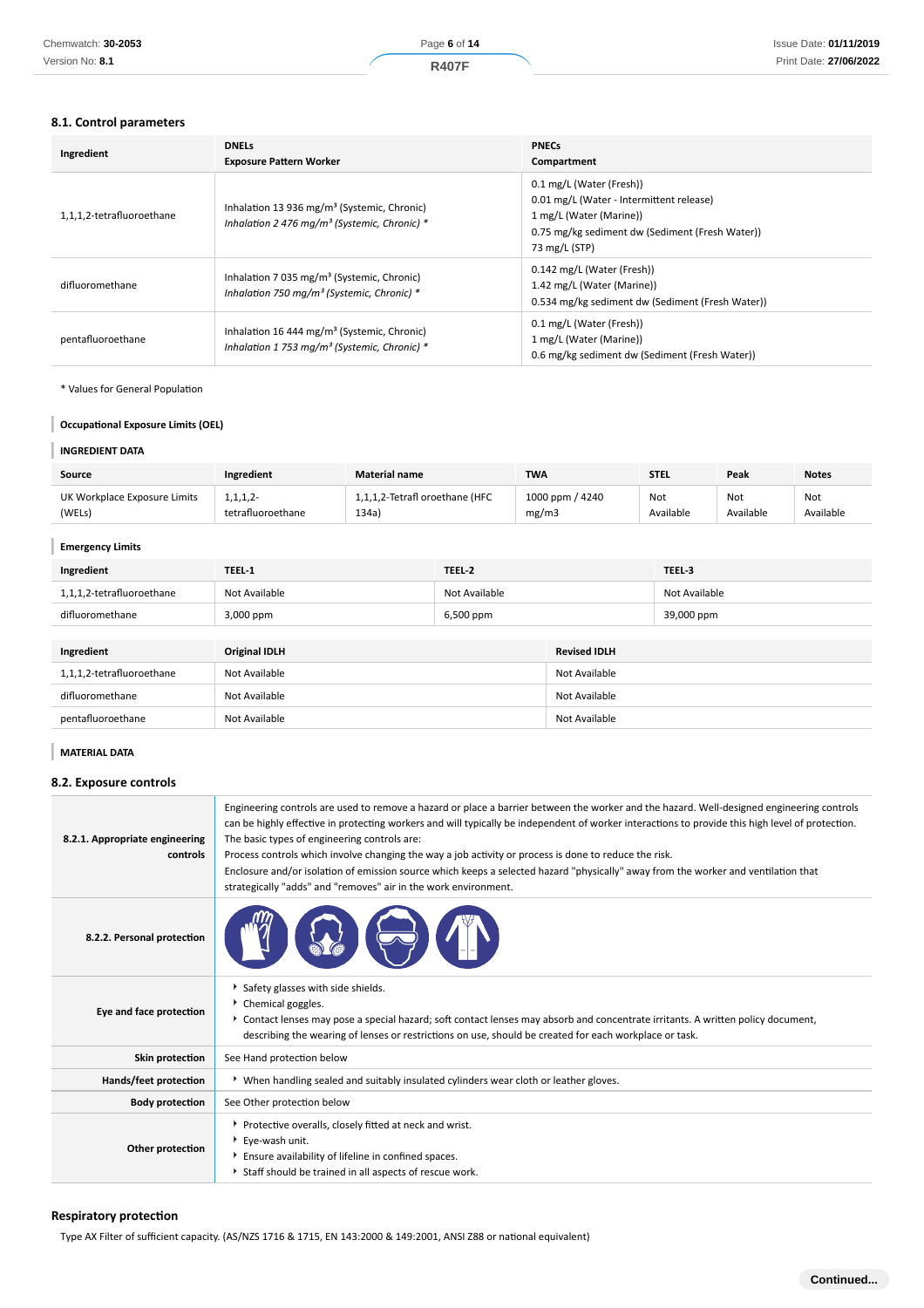## **8.2.3. Environmental exposure controls**

See section 12

## **SECTION 9 Physical and chemical properties**

## **9.1. Information on basic physical and chemical properties**

| Appearance                                      | Clear, colourless liquefied gas with ether-like odour; insoluble in water. |                                                   |                |
|-------------------------------------------------|----------------------------------------------------------------------------|---------------------------------------------------|----------------|
|                                                 |                                                                            |                                                   |                |
| <b>Physical state</b>                           | <b>Liquified Gas</b>                                                       | <b>Relative density (Water = 1)</b>               | Not Available  |
| Odour                                           | Not Available                                                              | <b>Partition coefficient n-octanol</b><br>/ water | Not Available  |
| <b>Odour threshold</b>                          | Not Available                                                              | Auto-ignition temperature (°C)                    | Not Applicable |
| pH (as supplied)                                | 7                                                                          | Decomposition<br>temperature (°C)                 | Not Applicable |
| Melting point / freezing point<br>$(^{\circ}C)$ | Not Available                                                              | Viscosity (cSt)                                   | Not Applicable |
| Initial boiling point and boiling<br>range (°C) | $-45.5$                                                                    | Molecular weight (g/mol)                          | Not Applicable |
| Flash point (°C)                                | Not Applicable                                                             | <b>Taste</b>                                      | Not Available  |
| <b>Evaporation rate</b>                         | Not Available                                                              | <b>Explosive properties</b>                       | Not Available  |
| Flammability                                    | Not Applicable                                                             | <b>Oxidising properties</b>                       | Not Available  |
| <b>Upper Explosive Limit (%)</b>                | Not Available                                                              | Surface Tension (dyn/cm or<br>mN/m                | Not Available  |
| Lower Explosive Limit (%)                       | Not Available                                                              | <b>Volatile Component (%vol)</b>                  | Not Available  |
| Vapour pressure (kPa)                           | 1.022 @ 21.1 deg C                                                         | Gas group                                         | Not Available  |
| Solubility in water                             | Not Available                                                              | pH as a solution (Not<br>Available%)              | Not Applicable |
| Vapour density (Air = 1)                        | Not Available                                                              | VOC g/L                                           | Not Available  |
| <b>Nanoform Solubility</b>                      | Not Available                                                              | <b>Nanoform Particle</b><br>Characteristics       | Not Available  |
| <b>Particle Size</b>                            | Not Available                                                              |                                                   |                |

#### **9.2. Other information**

Not Available

## **SECTION 10 Stability and reactivity**

| 10.1.Reactivity                             | See section 7.2                                                                                                                                                  |
|---------------------------------------------|------------------------------------------------------------------------------------------------------------------------------------------------------------------|
| 10.2. Chemical stability                    | Unstable in the presence of incompatible materials.<br>Product is considered stable.<br>Hazardous polymerisation will not occur.<br>Extremely high temperatures. |
| 10.3. Possibility of hazardous<br>reactions | See section 7.2                                                                                                                                                  |
| 10.4. Conditions to avoid                   | See section 7.2                                                                                                                                                  |
| 10.5. Incompatible materials                | See section 7.2                                                                                                                                                  |
| 10.6. Hazardous<br>decomposition products   | See section 5.3                                                                                                                                                  |

# **SECTION 11 Toxicological information**

#### **11.1. Information on toxicological effects**

| <b>Inhaled</b> | Inhalation of vapours may cause drowsiness and dizziness. This may be accompanied by narcosis, reduced alertness, loss of reflexes, lack of<br>coordination and vertigo.<br>Inhalation of vapours or aerosols (mists, fumes), generated by the material during the course of normal handling, may be damaging to the<br>health of the individual.<br>Limited evidence or practical experience suggests that the material may produce irritation of the respiratory system, in a significant number |
|----------------|----------------------------------------------------------------------------------------------------------------------------------------------------------------------------------------------------------------------------------------------------------------------------------------------------------------------------------------------------------------------------------------------------------------------------------------------------------------------------------------------------|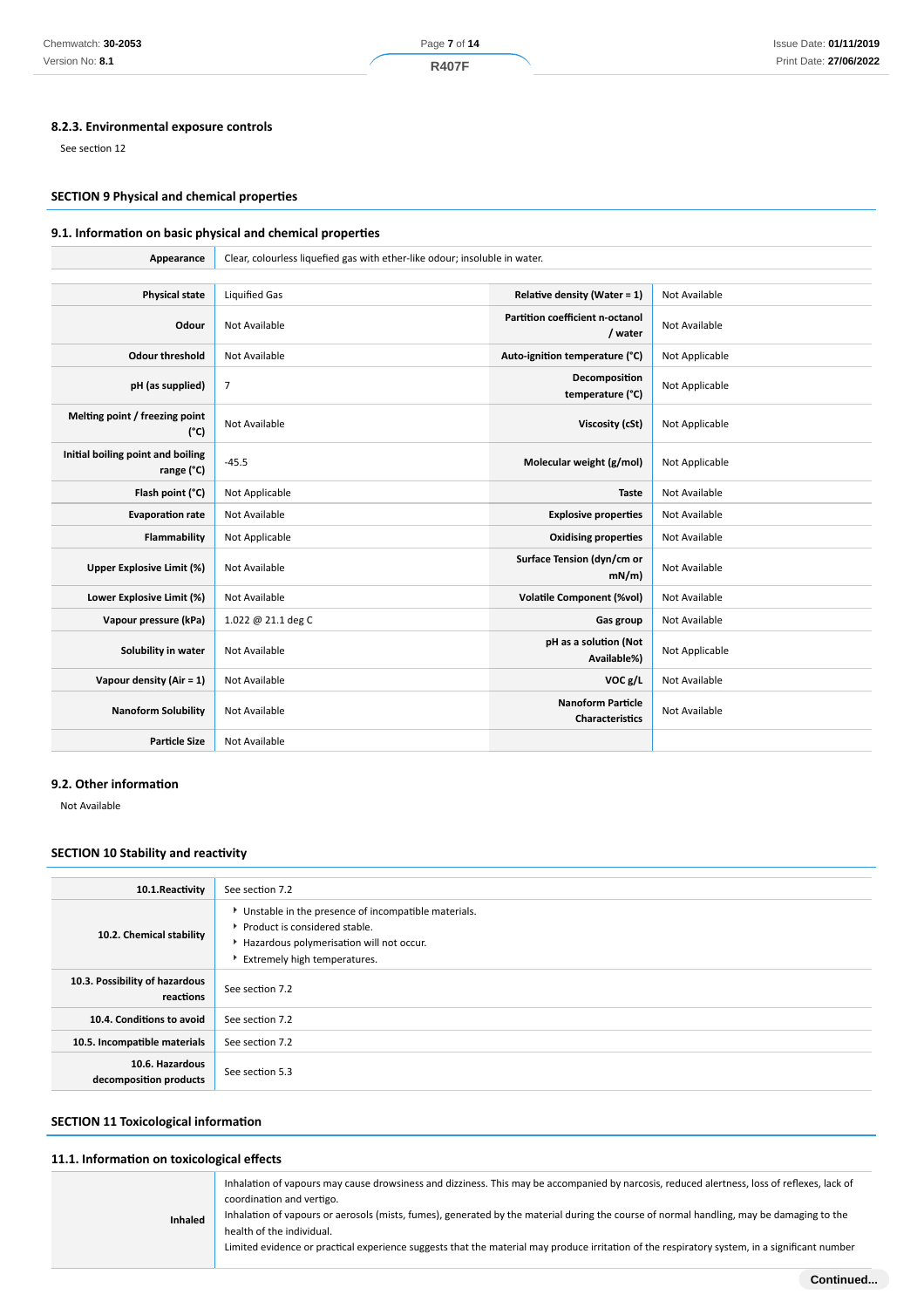|                                                                                                                                              | of individuals, following inhalation. In contrast to most organs, the lung is able to respond to a chemical insult by first removing or                                                                                                                                                |                   |  |
|----------------------------------------------------------------------------------------------------------------------------------------------|----------------------------------------------------------------------------------------------------------------------------------------------------------------------------------------------------------------------------------------------------------------------------------------|-------------------|--|
|                                                                                                                                              | neutralising the irritant and then repairing the damage. The repair process, which initially evolved to protect mammalian lungs from foreign<br>matter and antigens, may however, produce further lung damage resulting in the impairment of gas exchange, the primary function of the |                   |  |
|                                                                                                                                              | lungs. Respiratory tract irritation often results in an inflammatory response involving the recruitment and activation of many cell types,                                                                                                                                             |                   |  |
|                                                                                                                                              | mainly derived from the vascular system.                                                                                                                                                                                                                                               |                   |  |
|                                                                                                                                              | Common, generalised symptoms associated with non-toxic gas inhalation include :                                                                                                                                                                                                        |                   |  |
|                                                                                                                                              | * central nervous system effects such as headache, confusion, dizziness, progressive stupor, coma and seizures;                                                                                                                                                                        |                   |  |
|                                                                                                                                              | respiratory system complications may include tachypnoea and dyspnoea;<br>cardiovascular effects may include circulatory collapse and arrhythmias;<br>▶ gastrointestinal effects may also be present and may include mucous membrane irritation and nausea and vomiting.                |                   |  |
|                                                                                                                                              |                                                                                                                                                                                                                                                                                        |                   |  |
|                                                                                                                                              | Depression of the central nervous system is the most outstanding effect of most halogenated aliphatic hydrocarbons. Inebriation and                                                                                                                                                    |                   |  |
|                                                                                                                                              | excitation, passing into narcosis, is a typical reaction. In severe acute exposures there is always a danger of death from respiratory failure or                                                                                                                                      |                   |  |
|                                                                                                                                              | cardiac arrest due to a tendency to make the heart more susceptible to catecholamines (adrenalin)                                                                                                                                                                                      |                   |  |
|                                                                                                                                              | Material is highly volatile and may quickly form a concentrated atmosphere in confined or unventilated areas. The vapour may displace and                                                                                                                                              |                   |  |
|                                                                                                                                              | replace air in breathing zone, acting as a simple asphyxiant. This may happen with little warning of overexposure.                                                                                                                                                                     |                   |  |
|                                                                                                                                              | The use of a quantity of material in an unventilated or confined space may result in increased exposure and an irritating atmosphere                                                                                                                                                   |                   |  |
|                                                                                                                                              | developing. Before starting consider control of exposure by mechanical ventilation.                                                                                                                                                                                                    |                   |  |
| Ingestion                                                                                                                                    | Not normally a hazard due to physical form of product.                                                                                                                                                                                                                                 |                   |  |
|                                                                                                                                              | Considered an unlikely route of entry in commercial/industrial environments                                                                                                                                                                                                            |                   |  |
|                                                                                                                                              | Skin contact is not thought to have harmful health effects (as classified under EC Directives); the material may still produce health damage                                                                                                                                           |                   |  |
|                                                                                                                                              | following entry through wounds, lesions or abrasions.                                                                                                                                                                                                                                  |                   |  |
|                                                                                                                                              | Repeated exposure may cause skin cracking, flaking or drying following normal handling and use.                                                                                                                                                                                        |                   |  |
|                                                                                                                                              | Limited evidence exists, or practical experience predicts, that the material either produces inflammation of the skin in a substantial number                                                                                                                                          |                   |  |
|                                                                                                                                              | of individuals following direct contact, and/or produces significant inflammation when applied to the healthy intact skin of animals, for up to                                                                                                                                        |                   |  |
|                                                                                                                                              | four hours, such inflammation being present twenty-four hours or more after the end of the exposure period. Skin irritation may also be                                                                                                                                                |                   |  |
|                                                                                                                                              | present after prolonged or repeated exposure; this may result in a form of contact dermatitis (nonallergic). The dermatitis is often                                                                                                                                                   |                   |  |
| <b>Skin Contact</b>                                                                                                                          | characterised by skin redness (erythema) and swelling (oedema) which may progress to blistering (vesiculation), scaling and thickening of the                                                                                                                                          |                   |  |
|                                                                                                                                              | epidermis. At the microscopic level there may be intercellular oedema of the spongy layer of the skin (spongiosis) and intracellular oedema                                                                                                                                            |                   |  |
|                                                                                                                                              | of the epidermis.                                                                                                                                                                                                                                                                      |                   |  |
|                                                                                                                                              | In common with other halogenated aliphatics, fluorocarbons may cause dermal problems due to a tendency to remove natural oils from the                                                                                                                                                 |                   |  |
|                                                                                                                                              | skin causing irritation and the development of dry, sensitive skin. They do not appear to be appreciably absorbed.                                                                                                                                                                     |                   |  |
|                                                                                                                                              | Open cuts, abraded or irritated skin should not be exposed to this material                                                                                                                                                                                                            |                   |  |
|                                                                                                                                              | Entry into the blood-stream through, for example, cuts, abrasions, puncture wounds or lesions, may produce systemic injury with harmful<br>effects. Examine the skin prior to the use of the material and ensure that any external damage is suitably protected.                       |                   |  |
|                                                                                                                                              |                                                                                                                                                                                                                                                                                        |                   |  |
|                                                                                                                                              | Although the material is not thought to be an irritant (as classified by EC Directives), direct contact with the eye may produce transient                                                                                                                                             |                   |  |
| Eye                                                                                                                                          | discomfort characterised by tearing or conjunctival redness (as with windburn).                                                                                                                                                                                                        |                   |  |
|                                                                                                                                              | Direct contact with the eye may not cause irritation because of the extreme volatility of the gas; however concentrated atmospheres may                                                                                                                                                |                   |  |
|                                                                                                                                              | produce irritation after brief exposures                                                                                                                                                                                                                                               |                   |  |
|                                                                                                                                              | Limited evidence suggests that repeated or long-term occupational exposure may produce cumulative health effects involving organs or                                                                                                                                                   |                   |  |
|                                                                                                                                              | biochemical systems.                                                                                                                                                                                                                                                                   |                   |  |
|                                                                                                                                              | Principal route of occupational exposure to the gas is by inhalation.                                                                                                                                                                                                                  |                   |  |
|                                                                                                                                              | It is generally accepted that the fluorocarbons are less toxic than the corresponding halogenated aliphatic based on chlorine. Repeated                                                                                                                                                |                   |  |
| Chronic                                                                                                                                      | inhalation exposure to the fluorocarbon FC-11 does not produce pathologic lesions of the liver and other visceral organs in experimental                                                                                                                                               |                   |  |
|                                                                                                                                              | animals. There has been conjecture in non-scientific publications that fluorocarbons may cause leukemia, cancer, sterility and birth defects;                                                                                                                                          |                   |  |
|                                                                                                                                              | these have not been verified by current research. The high incidence of cancer, spontaneous abortion and congenital anomalies amongst                                                                                                                                                  |                   |  |
| hospital personnel, repeatedly exposed to fluorine-containing general anaesthetics, has caused some scientists to call for a lowering of the |                                                                                                                                                                                                                                                                                        |                   |  |
|                                                                                                                                              | fluorocarbon exposure standard to 5 ppm since some are mutagens.                                                                                                                                                                                                                       |                   |  |
|                                                                                                                                              |                                                                                                                                                                                                                                                                                        |                   |  |
| <b>R407F</b>                                                                                                                                 | <b>TOXICITY</b>                                                                                                                                                                                                                                                                        | <b>IRRITATION</b> |  |
|                                                                                                                                              | Not Available                                                                                                                                                                                                                                                                          | Not Available     |  |

| 1,1,1,2-tetrafluoroethane | <b>TOXICITY</b>                                       | <b>IRRITATION</b> |
|---------------------------|-------------------------------------------------------|-------------------|
|                           | Inhalation(Rat) LC50; 359453.102 ppm4h <sup>[2]</sup> | Not Available     |
|                           | <b>TOXICITY</b>                                       | <b>IRRITATION</b> |
| difluoromethane           | Inhalation(Rat) LC50; >760000 ppm4h <sup>[2]</sup>    | Not Available     |
|                           |                                                       |                   |
|                           | Oral (Mouse) LD50; 1810 mg/kg <sup>[2]</sup>          |                   |
|                           | <b>TOXICITY</b>                                       | <b>IRRITATION</b> |
| pentafluoroethane         |                                                       |                   |
|                           | Inhalation(Rat) LC50; >709000 ppm4h <sup>[2]</sup>    | Not Available     |
|                           |                                                       |                   |

*Legend: 1. Value obtained from Europe ECHA Registered Substances - Acute toxicity 2.\* Value obtained from manufacturer's SDS. Unless otherwise*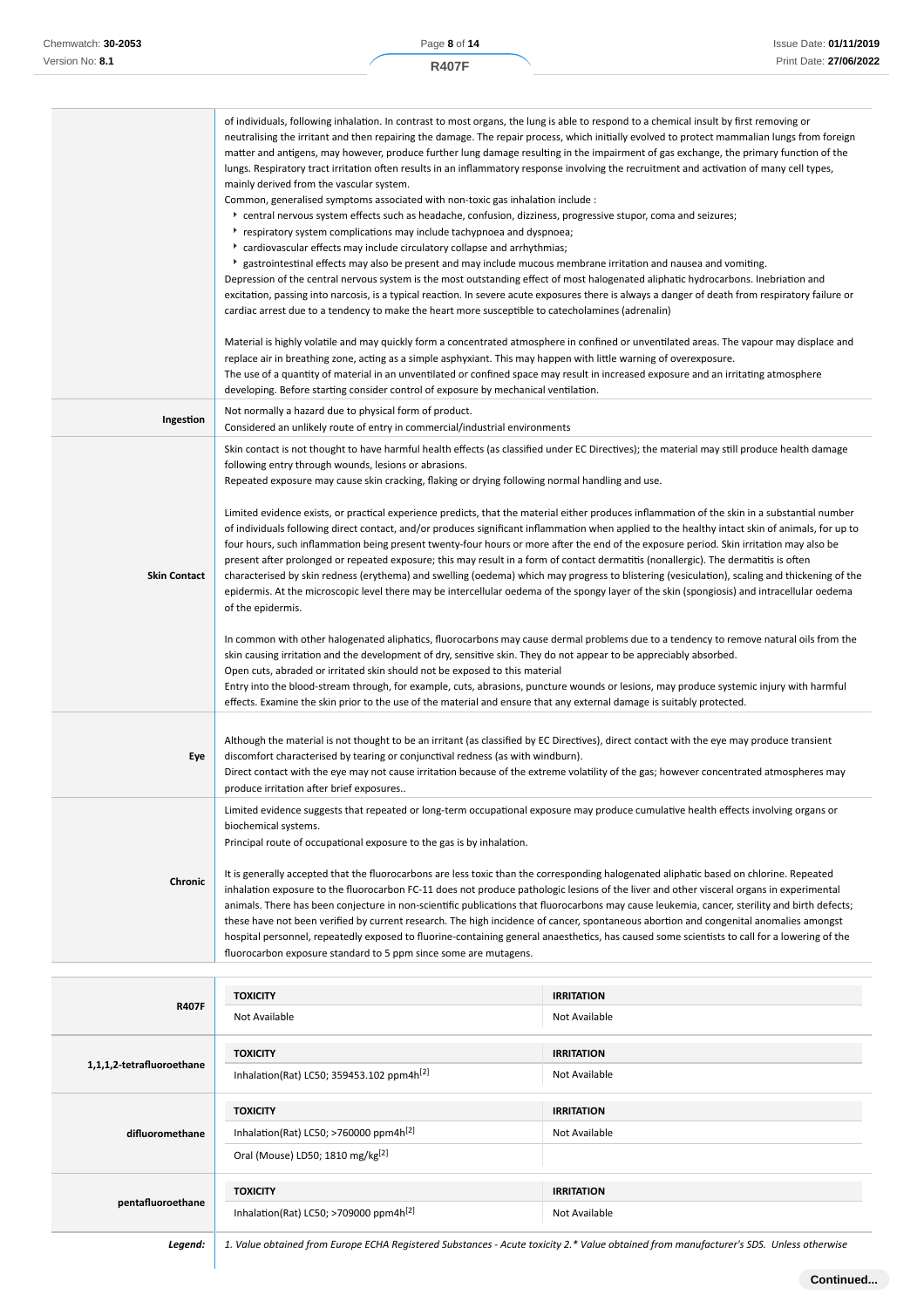|                                             | specified data extracted from RTECS - Register of Toxic Effect of chemical Substances                                                                                                                                                                                                                                                                                                                                                                                                                                                                                                                                                                                                                                                                                                                                                                                                                                                                  |                                 |                           |
|---------------------------------------------|--------------------------------------------------------------------------------------------------------------------------------------------------------------------------------------------------------------------------------------------------------------------------------------------------------------------------------------------------------------------------------------------------------------------------------------------------------------------------------------------------------------------------------------------------------------------------------------------------------------------------------------------------------------------------------------------------------------------------------------------------------------------------------------------------------------------------------------------------------------------------------------------------------------------------------------------------------|---------------------------------|---------------------------|
|                                             |                                                                                                                                                                                                                                                                                                                                                                                                                                                                                                                                                                                                                                                                                                                                                                                                                                                                                                                                                        |                                 |                           |
| 1,1,1,2-TETRAFLUOROETHANE                   | * with added oxygen - ZhongHao New Chemical Materials MSDS Excessive concentration can have a narcotic effect; inhalation of high<br>concentrations of decomposition products can cause lung oedema.<br>Disinfection by products (DBPs) re formed when disinfectants such as chlorine, chloramine, and ozone react with organic and inorganic<br>matter in water. The observations that some DBPs such as trihalomethanes (THMs), di-/trichloroacetic acids, and 3-chloro-<br>4-(dichloromethyl)-5-hydroxy-2(5H)-furanone (MX) are carcinogenic in animal studies have raised public concern over the possible adverse<br>health effects of DBPs. To date, several hundred DBPs have been identified.<br>Numerous haloalkanes and haloalkenes have been tested for carcinogenic and mutagenic activities. n general, the genotoxic potential is<br>dependent on the nature, number, and position of halogen(s) and the molecular size of the compound. |                                 |                           |
| <b>PENTAFLUOROETHANE</b>                    | Cardiac sensitisation threshold limit >245400 mg/m3 Anaesthetic effects threshold limit 490800 mg/m3 * DuPont SDS                                                                                                                                                                                                                                                                                                                                                                                                                                                                                                                                                                                                                                                                                                                                                                                                                                      |                                 |                           |
| <b>Acute Toxicity</b>                       | $\boldsymbol{\mathsf{x}}$                                                                                                                                                                                                                                                                                                                                                                                                                                                                                                                                                                                                                                                                                                                                                                                                                                                                                                                              | Carcinogenicity                 | $\boldsymbol{\mathsf{x}}$ |
| <b>Skin Irritation/Corrosion</b>            | ×                                                                                                                                                                                                                                                                                                                                                                                                                                                                                                                                                                                                                                                                                                                                                                                                                                                                                                                                                      | Reproductivity                  | ×                         |
| <b>Serious Eye Damage/Irritation</b>        | ×                                                                                                                                                                                                                                                                                                                                                                                                                                                                                                                                                                                                                                                                                                                                                                                                                                                                                                                                                      | <b>STOT - Single Exposure</b>   | ×                         |
| <b>Respiratory or Skin</b><br>sensitisation | ×                                                                                                                                                                                                                                                                                                                                                                                                                                                                                                                                                                                                                                                                                                                                                                                                                                                                                                                                                      | <b>STOT - Repeated Exposure</b> | ×                         |
| Mutagenicity                                | ×                                                                                                                                                                                                                                                                                                                                                                                                                                                                                                                                                                                                                                                                                                                                                                                                                                                                                                                                                      | <b>Aspiration Hazard</b>        | ×                         |

*Legend: – Data either not available or does not fill the criteria for classification*

 *– Data available to make classification*

## **11.2.1. Endocrine Disruption Properties**

Not Available

## **SECTION 12 Ecological information**

## **12.1. Toxicity R407F Endpoint Test Duration (hr) Species Value Source** Not Available Not Available Not Available Not Available Not Available **1,1,1,2-tetrafluoroethane Endpoint Test Duration (hr) Species Value Source** NOEC(ECx) 96h Noted and the set of the set of the set of the set of the set of the set of the set of the set of the set of the set of the set of the set of the set of the set of the set of the set of the set of the set of Available EC50 72h Algae or other aquatic plants >114mg/l 2 LC50 96h Fish 450mg/l Not Available ecso and the set of the crustacea of the set of the set of the set of the set of the set of the set of the set of the set of the set of the set of the set of the set of the set of the set of the set of the set of the set o Available EC50 96h Algae or other aquatic plants 142mg/l 2 **difluoromethane Endpoint Test Duration (hr) Species CONS Species Value Value Source** NOEC(ECx) 96h Fish 10mg/l 2 EC50 72h Algae or other aquatic plants >114mg/l 2 EC50 48h Crustacea Crustacea >97.9mg/l 2 EC50 96h Algae or other aquatic plants 142mg/l 2  $LCS0$  96h S81.8mg/l 2 **pentafluoroethane Endpoint Test Duration (hr) Species Value Source** EC50 72h Algae or other aquatic plants >114mg/l 2 NOEC(ECx) 96h Fish Fish 10mg/l 2 EC50 48h Crustacea Crustacea >97.9mg/l 2 EC50 96h Algae or other aquatic plants 142mg/l 2 LC50 96h Fish >81.8mg/l 2 *Legend: Extracted from 1. IUCLID Toxicity Data 2. Europe ECHA Registered Substances - Ecotoxicological Information - Aquatic Toxicity 4. US EPA, Ecotox database - Aquatic Toxicity Data 5. ECETOC Aquatic Hazard Assessment Data 6. NITE (Japan) - Bioconcentration Data 7. METI (Japan) -*

*Bioconcentration Data 8. Vendor Data*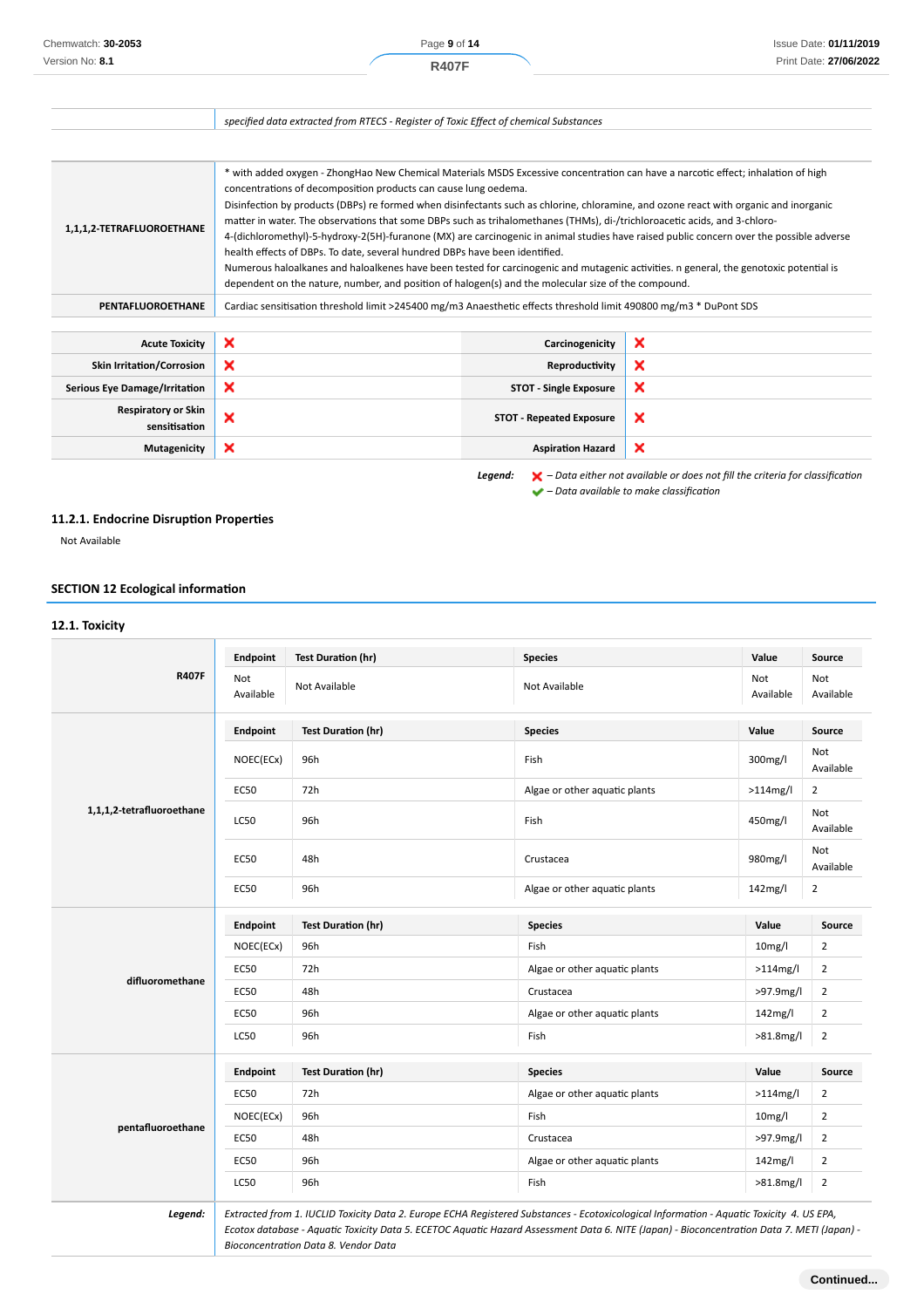## **DO NOT** discharge into sewer or waterways.

# **12.2. Persistence and degradability**

| Ingredient                | Persistence: Water/Soil | <b>Persistence: Air</b> |
|---------------------------|-------------------------|-------------------------|
| 1,1,1,2-tetrafluoroethane | <b>HIGH</b>             | <b>HIGH</b>             |
| difluoromethane           | LOW                     | LOW                     |
| pentafluoroethane         | <b>HIGH</b>             | <b>HIGH</b>             |

## **12.3. Bioaccumulative potential**

| Ingredient                | <b>Bioaccumulation</b> |  |
|---------------------------|------------------------|--|
| 1,1,1,2-tetrafluoroethane | LOW (LogKOW = $1.68$ ) |  |
| difluoromethane           | LOW (LogKOW = $0.2$ )  |  |
| pentafluoroethane         | LOW (LogKOW = 1.5472)  |  |

# **12.4. Mobility in soil**

| Ingredient                | <b>Mobility</b>      |
|---------------------------|----------------------|
| 1,1,1,2-tetrafluoroethane | LOW (KOC = $96.63$ ) |
| difluoromethane           | LOW (KOC = $23.74$ ) |
| pentafluoroethane         | LOW (KOC = $154.4$ ) |

# **12.5. Results of PBT and vPvB assessment**

|                               | P             | В             |               |
|-------------------------------|---------------|---------------|---------------|
| Relevant available data       | Not Available | Not Available | Not Available |
| PBT                           | ×             | ×             | ×             |
| vPvB                          | ×             | ×             | ×             |
|                               |               |               |               |
| PBT Criteria fulfilled?<br>No |               |               |               |
| vPvB                          |               |               | No            |

# **12.6. Endocrine Disruption Properties**

Not Available

# **12.7. Other adverse effects**

Not Available

# **SECTION 13 Disposal considerations**

# **13.1. Waste treatment methods**

| Product / Packaging disposal | Evaporate residue at an approved site.<br>Return empty containers to supplier. If containers are marked non-returnable establish means of disposal with manufacturer prior to<br>purchase.<br>Ensure damaged or non-returnable cylinders are gas-free before disposal. |  |
|------------------------------|------------------------------------------------------------------------------------------------------------------------------------------------------------------------------------------------------------------------------------------------------------------------|--|
| Waste treatment options      | Not Available                                                                                                                                                                                                                                                          |  |
| Sewage disposal options      | Not Available                                                                                                                                                                                                                                                          |  |

# **SECTION 14 Transport information**

## **Labels Required**

| Marine Pollutant NO |  |
|---------------------|--|
| HAZCHEM 2TE         |  |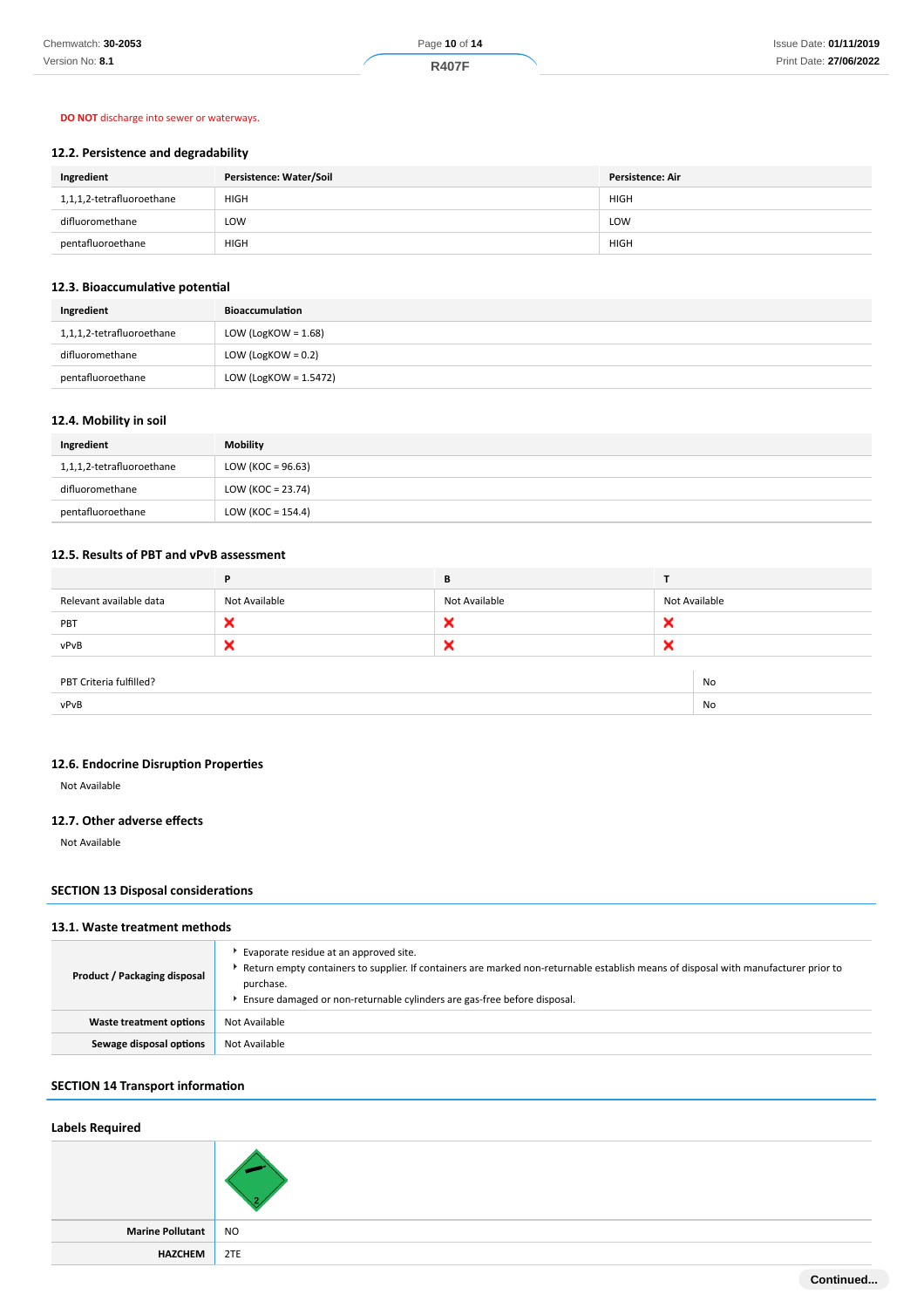| 14.1. UN number                       | 3163                                                  |                                                                                                   |  |
|---------------------------------------|-------------------------------------------------------|---------------------------------------------------------------------------------------------------|--|
| 14.2. UN proper shipping<br>name      |                                                       | LIQUEFIED GAS, N.O.S. (contains pentafluoroethane, difluoromethane and 1,1,1,2-tetrafluoroethane) |  |
| 14.3. Transport hazard<br>class(es)   | Class<br>2.2<br>Not Applicable<br>Subrisk             |                                                                                                   |  |
| 14.4. Packing group                   | Not Applicable                                        |                                                                                                   |  |
| 14.5. Environmental hazard            | Not Applicable                                        |                                                                                                   |  |
|                                       | Hazard identification (Kemler)<br>Classification code | 20<br>2A                                                                                          |  |
| 14.6. Special precautions for<br>user | <b>Hazard Label</b><br>Special provisions             | 2.2<br>274 392 662                                                                                |  |
|                                       | Limited quantity                                      | 120 ml                                                                                            |  |
|                                       | <b>Tunnel Restriction Code</b>                        | 3(C/E)                                                                                            |  |

# **Air transport (ICAO-IATA / DGR)**

| 14.1. UN number                       | 3163                                                                                                                                                                                                                                                                                        |  |                                                                           |  |
|---------------------------------------|---------------------------------------------------------------------------------------------------------------------------------------------------------------------------------------------------------------------------------------------------------------------------------------------|--|---------------------------------------------------------------------------|--|
| 14.2. UN proper shipping<br>name      | Liquefied gas, n.o.s. * (contains pentafluoroethane, difluoromethane and 1,1,1,2-tetrafluoroethane)                                                                                                                                                                                         |  |                                                                           |  |
| 14.3. Transport hazard<br>class(es)   | <b>ICAO/IATA Class</b><br>2.2<br>ICAO / IATA Subrisk<br>Not Applicable<br>2L<br><b>ERG Code</b>                                                                                                                                                                                             |  |                                                                           |  |
| 14.4. Packing group                   | Not Applicable                                                                                                                                                                                                                                                                              |  |                                                                           |  |
| 14.5. Environmental hazard            | Not Applicable                                                                                                                                                                                                                                                                              |  |                                                                           |  |
| 14.6. Special precautions for<br>user | Special provisions<br>Cargo Only Packing Instructions<br>Cargo Only Maximum Qty / Pack<br>Passenger and Cargo Packing Instructions<br>Passenger and Cargo Maximum Qty / Pack<br>Passenger and Cargo Limited Quantity Packing Instructions<br>Passenger and Cargo Limited Maximum Qty / Pack |  | Not Applicable<br>200<br>150 kg<br>200<br>75 kg<br>Forbidden<br>Forbidden |  |

# **Sea transport (IMDG-Code / GGVSee)**

| 14.1. UN number                       | 3163                                                                                                    |  |  |
|---------------------------------------|---------------------------------------------------------------------------------------------------------|--|--|
| 14.2. UN proper shipping<br>name      | LIQUEFIED GAS, N.O.S. (contains pentafluoroethane, difluoromethane and 1,1,1,2-tetrafluoroethane)       |  |  |
| 14.3. Transport hazard<br>class(es)   | 2.2<br><b>IMDG Class</b><br>Not Applicable<br><b>IMDG Subrisk</b>                                       |  |  |
| 14.4. Packing group                   | Not Applicable                                                                                          |  |  |
| 14.5. Environmental hazard            | Not Applicable                                                                                          |  |  |
| 14.6. Special precautions for<br>user | $F-C, S-V$<br><b>EMS Number</b><br>Special provisions<br>274 392<br>120 mL<br><b>Limited Quantities</b> |  |  |

## **Inland waterways transport (ADN)**

| 14.1. UN number                  | 3163                                                                                              |
|----------------------------------|---------------------------------------------------------------------------------------------------|
| 14.2. UN proper shipping<br>name | LIQUEFIED GAS, N.O.S. (contains pentafluoroethane, difluoromethane and 1,1,1,2-tetrafluoroethane) |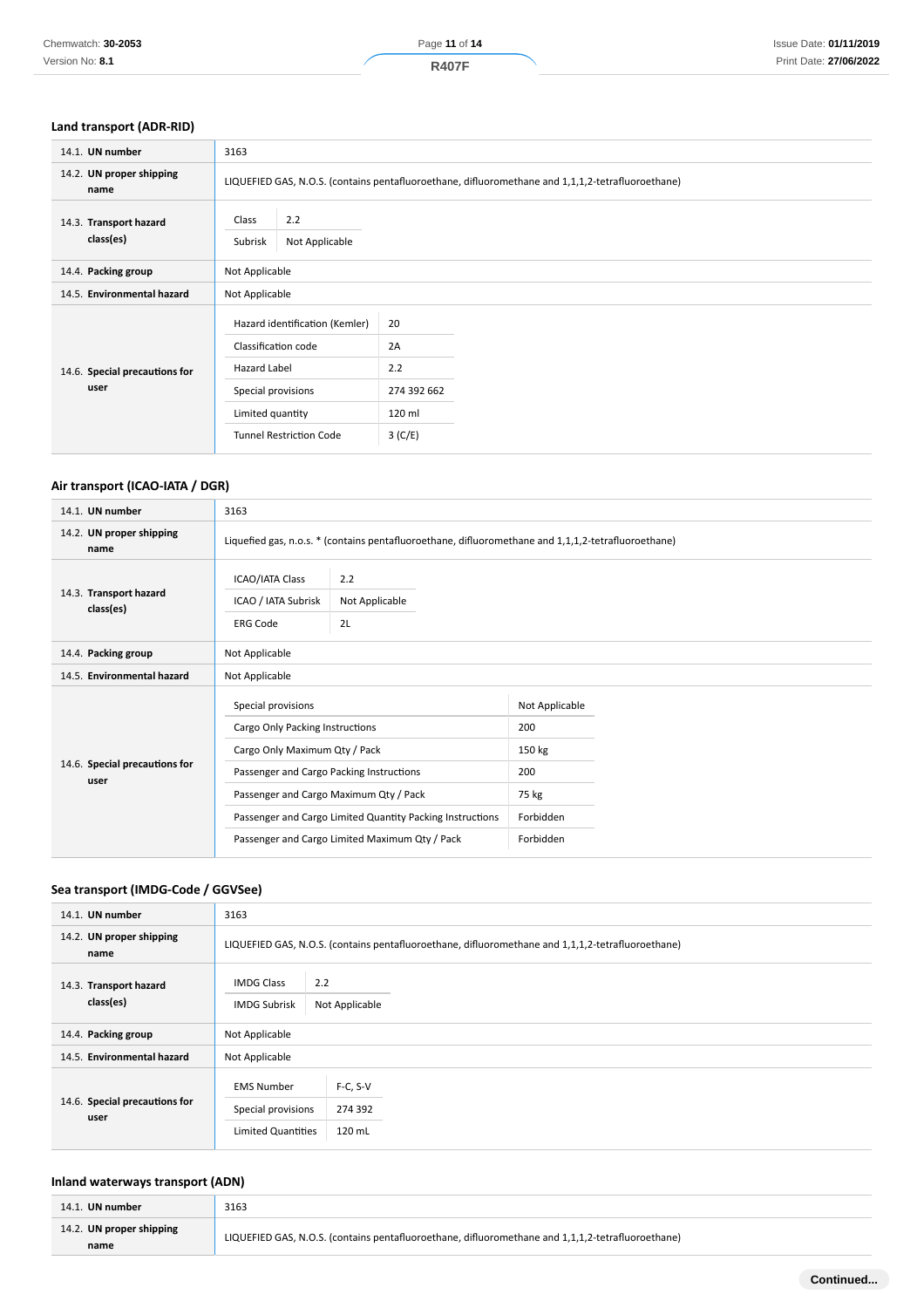| 14.3. Transport hazard<br>class(es)   | Not Applicable<br>2.2                                                                                    |                                          |  |
|---------------------------------------|----------------------------------------------------------------------------------------------------------|------------------------------------------|--|
| 14.4. Packing group                   | Not Applicable                                                                                           |                                          |  |
| 14.5. Environmental hazard            | Not Applicable                                                                                           |                                          |  |
| 14.6. Special precautions for<br>user | Classification code<br>Special provisions<br>Limited quantity<br>Equipment required<br>Fire cones number | 2A<br>274; 660; 662<br>120 ml<br>PP<br>0 |  |

# **14.7. Transport in bulk according to Annex II of MARPOL and the IBC code**

Not Applicable

## **14.8. Transport in bulk in accordance with MARPOL Annex V and the IMSBC Code**

| Product name              | Group         |
|---------------------------|---------------|
| 1,1,1,2-tetrafluoroethane | Not Available |
| difluoromethane           | Not Available |
| pentafluoroethane         | Not Available |

#### **14.9. Transport in bulk in accordance with the ICG Code**

| <b>Product name</b>       | Ship Type     |
|---------------------------|---------------|
| 1,1,1,2-tetrafluoroethane | Not Available |
| difluoromethane           | Not Available |
| pentafluoroethane         | Not Available |

## **SECTION 15 Regulatory information**

#### **15.1. Safety, health and environmental regulations / legislation specific for the substance or mixture**

#### **1,1,1,2-tetrafluoroethane is found on the following regulatory lists**

| Europe EC Inventory                                          | European Union - European Inventory of Existing Commercial Chemical Substances<br>(EINECS) |
|--------------------------------------------------------------|--------------------------------------------------------------------------------------------|
| difluoromethane is found on the following regulatory lists   |                                                                                            |
| Europe EC Inventory                                          | European Union - European Inventory of Existing Commercial Chemical Substances<br>(EINECS) |
| pentafluoroethane is found on the following regulatory lists |                                                                                            |
| Europe EC Inventory                                          | European Union - European Inventory of Existing Commercial Chemical Substances             |
|                                                              | (EINECS)                                                                                   |

This safety data sheet is in compliance with the following EU legislation and its adaptations - as far as applicable - : Directives 98/24/EC, - 92/85/EEC, - 94/33/EC, - 2008/98/EC, - 2010/75/EU; Commission Regulation (EU) 2020/878; Regulation (EC) No 1272/2008 as updated through ATPs.

## **15.2. Chemical safety assessment**

No Chemical Safety Assessment has been carried out for this substance/mixture by the supplier.

#### **ECHA SUMMARY**

| Ingredient                | <b>CAS number</b> | Index No      | <b>ECHA Dossier</b>   |
|---------------------------|-------------------|---------------|-----------------------|
| 1,1,1,2-tetrafluoroethane | 811-97-2          | Not Available | 01-2119459374-33-XXXX |
|                           |                   |               |                       |

| Harmonisation (C&L Inventory)                                                                     | <b>Hazard Class and Category Code(s)</b> | <b>Pictograms Signal Word Code(s)</b> | <b>Hazard Statement Code(s)</b> |
|---------------------------------------------------------------------------------------------------|------------------------------------------|---------------------------------------|---------------------------------|
|                                                                                                   | Lig                                      | GHS04; Wng                            | H <sub>280</sub>                |
|                                                                                                   | Lig.; STOT SE 1                          | GHS04; GHS08; Dgr                     | H280: H370                      |
| - わたいこういちかん わたい おとばい オー・デル・コンティー ショール しょうしょう けいしょう いっと けいしょう こうかいはん カー・デル・コンティー ショール こういんしょうげんしょう |                                          |                                       |                                 |

*Harmonisation Code 1 = The most prevalent classification. Harmonisation Code 2 = The most severe classification.*

| Ingredient      | CAS number  | <b>Index No</b> | <b>ECHA Dossier</b> |
|-----------------|-------------|-----------------|---------------------|
| difluoromethane | $75 - 10$ - | Not Available   | $-47-XXXX$<br>Ω1    |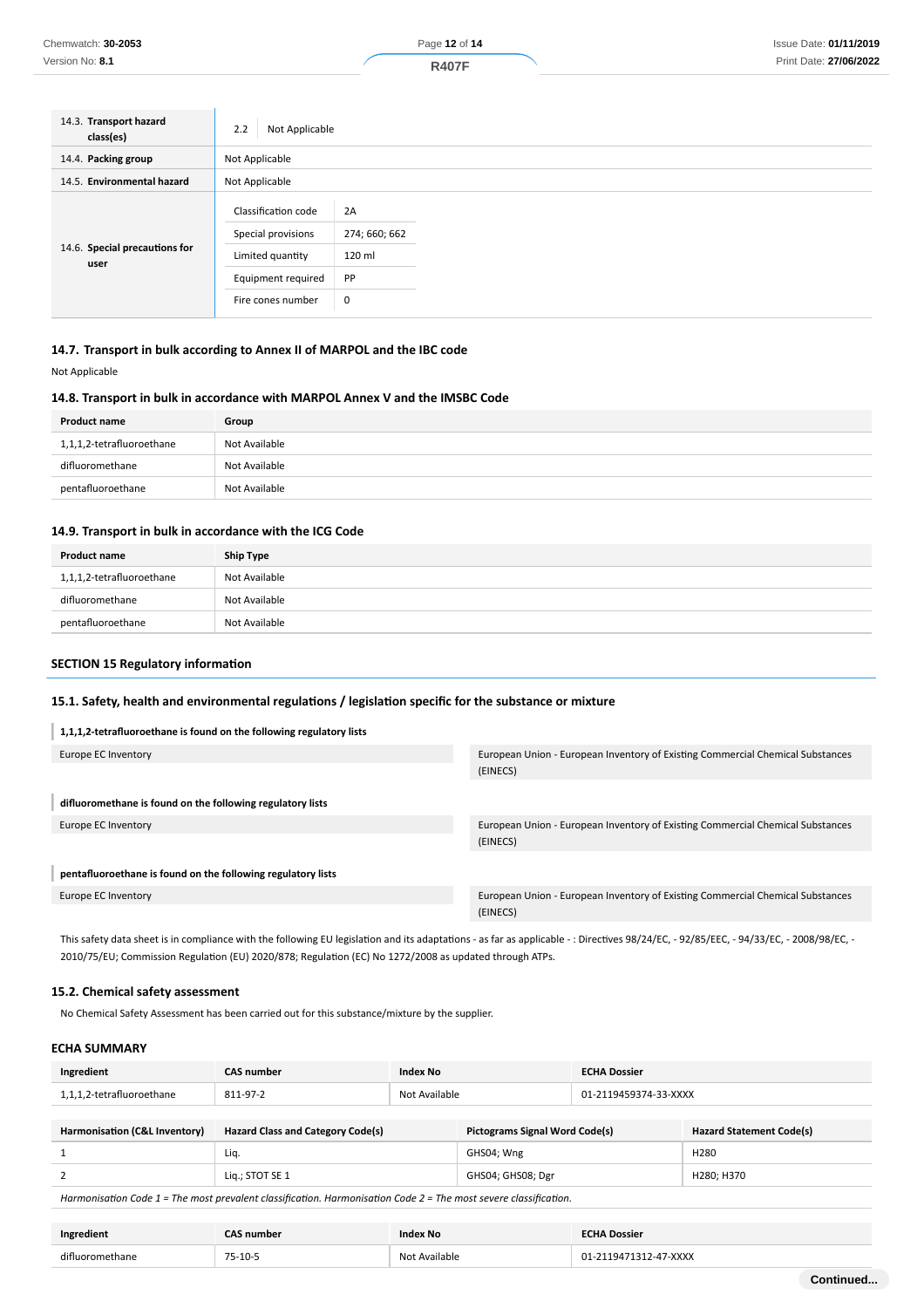| Harmonisation (C&L Inventory) | <b>Hazard Class and Category Code(s)</b>                                                                         |  | <b>Pictograms Signal Word Code(s)</b> |                       | <b>Hazard Statement Code(s)</b> |
|-------------------------------|------------------------------------------------------------------------------------------------------------------|--|---------------------------------------|-----------------------|---------------------------------|
| 1                             | Flam. Gas 1; Lig.                                                                                                |  | GHS02; GHS04; Dgr                     |                       | H220; H280                      |
| 2                             | Lig.; Flam. Gas 1; Muta. 1B; Carc. 1A                                                                            |  | GHS02; GHS04; Dgr                     |                       | H280; H220; H312                |
|                               | Harmonisation Code 1 = The most prevalent classification. Harmonisation Code 2 = The most severe classification. |  |                                       |                       |                                 |
|                               |                                                                                                                  |  |                                       |                       |                                 |
| Ingredient                    | <b>CAS number</b><br><b>Index No</b>                                                                             |  |                                       | <b>ECHA Dossier</b>   |                                 |
| pentafluoroethane             | Not Available<br>354-33-6                                                                                        |  |                                       | 01-2119485636-25-XXXX |                                 |
|                               |                                                                                                                  |  |                                       |                       |                                 |
| Harmonisation (C&L Inventory) | <b>Hazard Class and Category Code(s)</b>                                                                         |  | <b>Pictograms Signal Word Code(s)</b> |                       | <b>Hazard Statement Code(s)</b> |
|                               | Comp.                                                                                                            |  | GHS04; Wng                            |                       | H <sub>280</sub>                |
| 2                             | Comp.                                                                                                            |  | GHS04; Wng                            |                       | H <sub>280</sub>                |
|                               |                                                                                                                  |  |                                       |                       |                                 |

## **National Inventory Status**

| <b>National Inventory</b>                          | <b>Status</b>                                                                                                                                                                                     |
|----------------------------------------------------|---------------------------------------------------------------------------------------------------------------------------------------------------------------------------------------------------|
| Australia - AIIC / Australia<br>Non-Industrial Use | Yes                                                                                                                                                                                               |
| Canada - DSL                                       | Yes                                                                                                                                                                                               |
| Canada - NDSL                                      | No (1,1,1,2-tetrafluoroethane; difluoromethane; pentafluoroethane)                                                                                                                                |
| China - IECSC                                      | No (difluoromethane)                                                                                                                                                                              |
| Europe - EINEC / ELINCS / NLP                      | Yes                                                                                                                                                                                               |
| Japan - ENCS                                       | Yes                                                                                                                                                                                               |
| Korea - KECI                                       | Yes                                                                                                                                                                                               |
| New Zealand - NZIoC                                | Yes                                                                                                                                                                                               |
| Philippines - PICCS                                | Yes                                                                                                                                                                                               |
| USA - TSCA                                         | Yes                                                                                                                                                                                               |
| Taiwan - TCSI                                      | Yes                                                                                                                                                                                               |
| Mexico - INSQ                                      | Yes                                                                                                                                                                                               |
| Vietnam - NCI                                      | Yes                                                                                                                                                                                               |
| Russia - FBEPH                                     | Yes                                                                                                                                                                                               |
| Legend:                                            | Yes = All CAS declared ingredients are on the inventory<br>No = One or more of the CAS listed ingredients are not on the inventory. These ingredients may be exempt or will require registration. |

## **SECTION 16 Other information**

| <b>Povicion</b> | . U J J<br>$\sim$ |
|-----------------|-------------------|
| Init            | ັບບ⊿              |

# **Full text Risk and Hazard codes**

| H220 | Extremely flammable gas.      |
|------|-------------------------------|
| H312 | Harmful in contact with skin. |
| H370 | Causes damage to organs.      |

#### **SDS Version Summary**

| <b>Version</b> | Date of Update | <b>Sections Updated</b>                                                        |
|----------------|----------------|--------------------------------------------------------------------------------|
| .              | 06/08/2019     | Use                                                                            |
| -8.1           | 01/11/2019     | One-off system update. NOTE: This may or may not change the GHS classification |

#### **Other information**

Classification of the preparation and its individual components has drawn on official and authoritative sources as well as independent review by the Chemwatch Classification committee using available literature references.

The SDS is a Hazard Communication tool and should be used to assist in the Risk Assessment. Many factors determine whether the reported Hazards are Risks in the workplace or other settings. Risks may be determined by reference to Exposures Scenarios. Scale of use, frequency of use and current or available engineering controls must be considered.